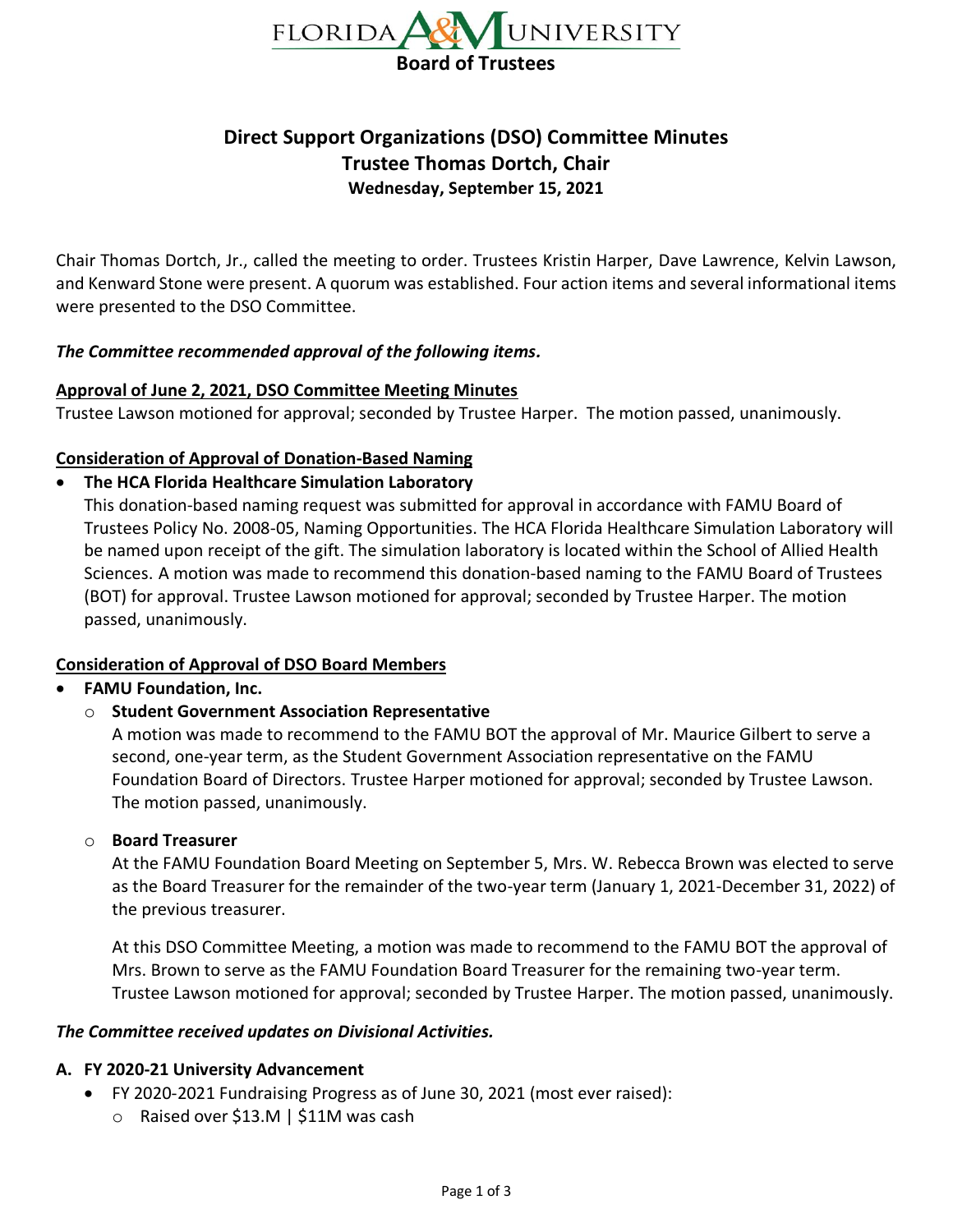

### **B. FY 2021-22 University Advancement**

- Several Board members provided comments and suggestions that are listed below.
	- o Increase alumni giving
		- $\triangleright$  Determine how to capture corporate match giving on behalf of alumni (this would be soft credit).
		- $\triangleright$  Spread the message to the alumni that their personal gifts are what contribute to the ratings for an increase in alumni giving, nationally.
			- Note: staff is working to increase the number of donations from non-donating alumni base.
	- o Now is the time to enhance the staffing infrastructure consistency and being intentional are key; consider incorporating in more automated platforms.
		- $\triangleright$  Staff was encouraged to step-up the level of support as it relates to segments due to the different needs of potential and prospective donors. Examples of segments were given:
			- Philanthropists and foundations
			- Corporations
			- Alumni (repeat givers | new donors | alumni that are apart of established organizations or affinity groups | influencers)
			- Students
			- Trustees
	- o Ensure that the Annual Report tells the story of where FAMU is going and what FAMU is seeking to accomplish. The marketplace needs clear knowledge of FAMU's strong disciplines.
	- o As we tell the FAMU story, be intentionally focused with a slightly different story. Change the narrative to show the University's progression. Include the narrative that being a public institution does not mean that there are not funding needs.
	- $\circ$  A suggestion was made to utilize the FAMU BOT more for fundraising, etc.
	- $\circ$  A culture of giving model is needed for everyone at the University; leverage the audiences and voices for personal touches that make others want to give.
- Action Items
	- $\circ$  Staff was requested to send the Board the percentage of alumni giving rate at the other 11 SUS universities.
	- $\circ$  Staff was requested that at the next DSO Committee Meeting, to compare the analysis on what other departments are doing at similar institutions/review the public and private sectors for an analysis to share with the Board.
	- $\circ$  At the next DSO Committee Meeting, staff was advised to return with a request for more infrastructure.

# **C. DSO Updates**

# **1. FAMU Foundation**

- The FAMU Foundation Board held its retreat in conjunction with the Orange Blossom Classic.
- The FAMU Foundation is at approximately \$157M in total assets managed.
- The Endowment is at \$118M.

# **2. FAMU National Alumni Association (NAA)**

- They are over 3500 strong and to-date have given more than \$700,000 towards the Save Our Students fund and are helping students to graduate.
- They held an event at the Orange Blossom Classic wherein they raised additional dollars for students.